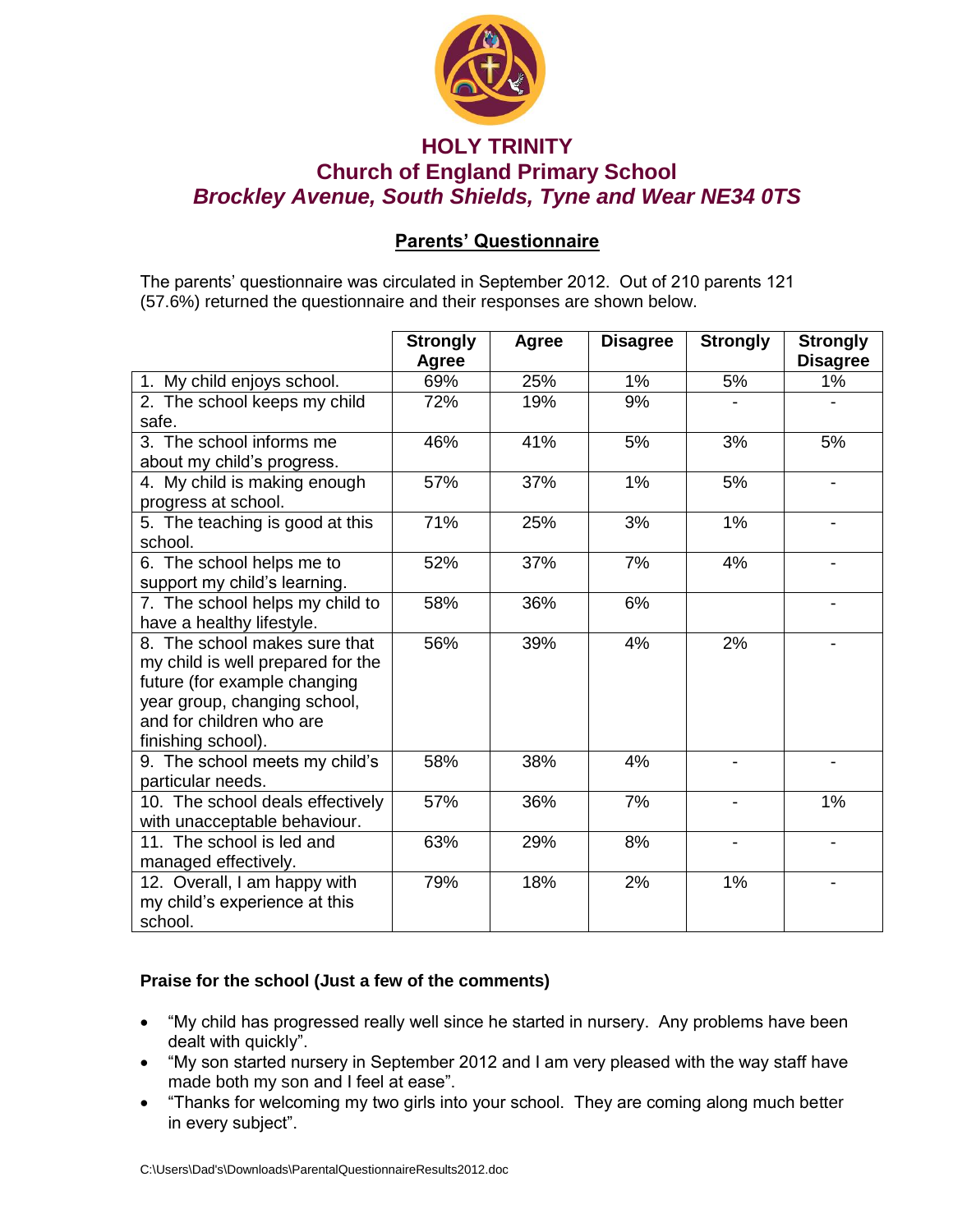- "The staff at Holy Trinity go out of their way to make my child feel safe. They discuss issues such as bullying and deal with any problems promptly".
- "I am proud that my children attend this school".
- "I am really pleased with the progress my son is making at this school. He has come on a lot".
- "I am really pleased with the extra help my son is receiving, it has helped him".
- "Both of my children love this school".
- "Lovely school with great teachers".
- "I am very happy that I chose this school for my child as he is making great progress despite being the youngest in his year group".
- "All my children have attended this school. I believe it is the best school around. I would never change schools".
- "My son enjoys his learning at Holy Trinity he loves going to school".
- "Excellent school, my children love it".
- "Holy Trinity is a lovely school and both my children enjoy attending. Staff are very friendly and approachable".
- "Excellent staff".
- "My son has gone from a quite shy boy to a confident young boy. All the staff at Holy Trinity have helped him to progress to the best he can be. We have moved house but as I believe this is the best school I have not moved schools. All the staff have pushed him to be a clever, confident little boy".
- "My daughter is extremely happy at this school".

| Points made by parents                                                                                                                                                            |  | <b>School Reponses</b>                                                                                                                                                                                                                                                                                                                                                                                                   |  |  |
|-----------------------------------------------------------------------------------------------------------------------------------------------------------------------------------|--|--------------------------------------------------------------------------------------------------------------------------------------------------------------------------------------------------------------------------------------------------------------------------------------------------------------------------------------------------------------------------------------------------------------------------|--|--|
| working parents not being informed early<br>about school performances, parents'<br>events                                                                                         |  | This has been an issue for some time but it is<br>hoped that once the school website is up and<br>running, hopefully after the half term, parents<br>will feel more informed about school events.                                                                                                                                                                                                                        |  |  |
| as a working parent I do not get enough<br>notice for events such as sports days                                                                                                  |  | Due to the disappointing weather this summer<br>we did have to on a number of occasions<br>cancel sports day and as such it was difficult<br>to inform parents at such short notice. We<br>will by updating the school website on a daily<br>basis which should alleviate this issue.                                                                                                                                    |  |  |
| disappointed with the changeover from<br>nursery to reception and reception to<br>Year 1. There was no letter to advise if<br>they needed PE kit and no details of<br>where to go |  | Although school does make arrangements for<br>the reception children to work with the Year 1<br>teacher on the lead up to transfer, we have<br>noted the need for a letter to go to parents<br>informing them of the days pupils need their<br>PE kits and also will advise parents where<br>pupils need to line up in the yard                                                                                          |  |  |
| I do not agree completely with what my<br>child receives consequences for and feel<br>there should be set rules not made up<br>ones                                               |  | There are a set of whole school rules which<br>all children must adhere to. In addition to<br>these, classroom rules are set at the<br>beginning of the year which have been written<br>by the children and their class teacher. It is<br>the school policy that classroom rules are<br>negotiated at the beginning of every year so<br>that they are meaningful to the particular age<br>of the children in each class. |  |  |